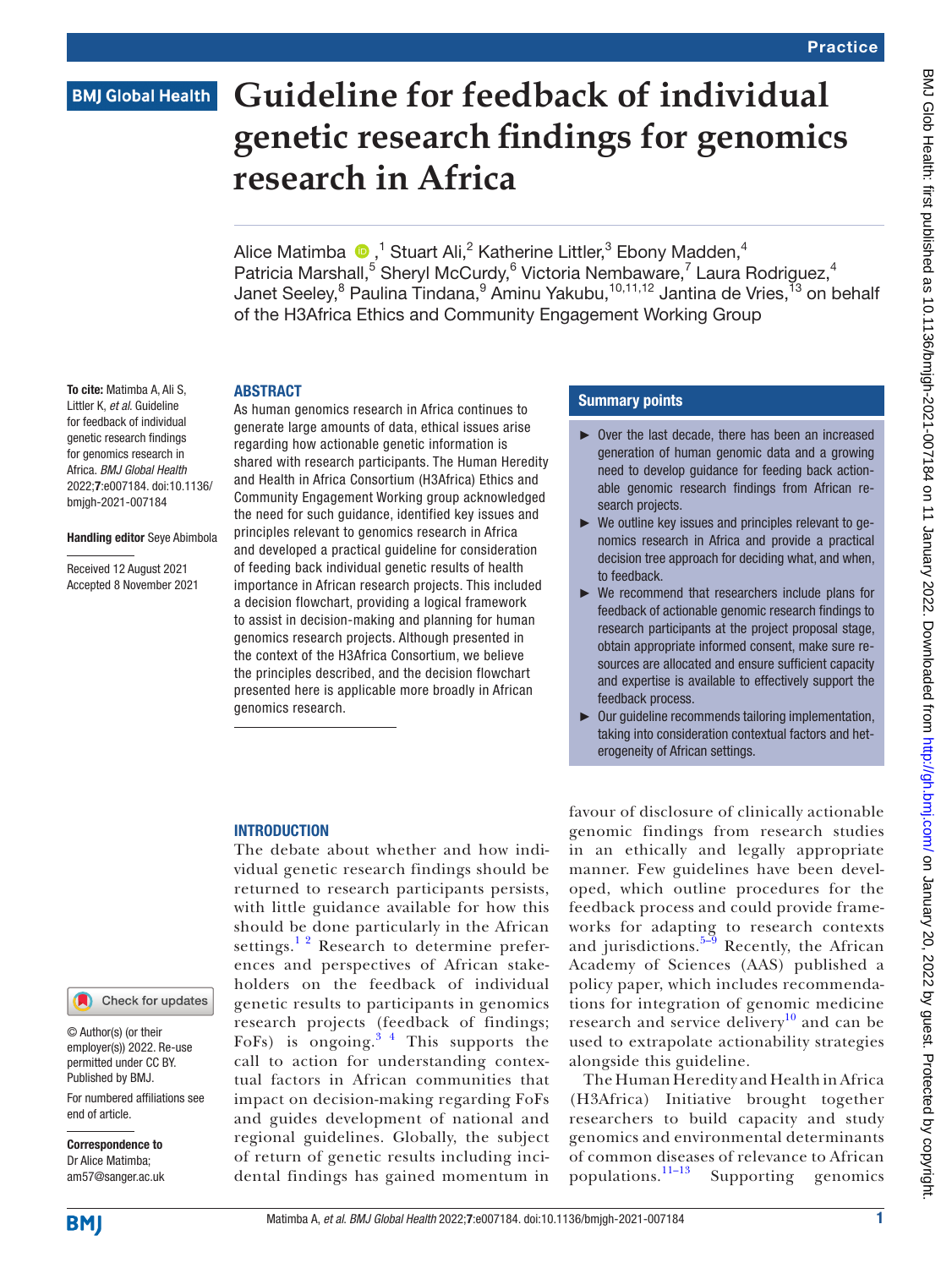



<span id="page-1-0"></span>Figure 1 Decision flowchart for feedback of individual genetic results.

research in 34 countries, H3Africa projects promoted application of genomics technologies, infrastructure development, training and ethics aimed at understanding the role of population diversity in health and disease. Many research projects collect samples from participants and generate large amounts of genomic data, thereby raising ethical challenges. To date, H3Africa supported development and implementation of various ethics and governance frameworks for genomics research.<sup>14–16</sup> Having identified an urgent need to develop guidelines for returning individual genetic research findings, the H3Africa Ethics and Community Engagement Working group outlined key issues and principles relevant to genomics research in Africa and provided a guided practical approach when considering FoFs in African research projects. A decision flowchart [\(figure](#page-1-0) 1), which provides a logical framework to assist in planning and decision-making on whether or not to provide FoFs, is also presented for further practical guidance.

# Guideline development

In 2016, a taskforce consisting of members of the H3A Ethics and Community Engagement working group was set up to develop guidance, which takes into account contextual factors when considering FoFs in research projects based in Africa. A consultation workshop and a series of online meetings were held

to understand the unique issues and challenges of feeding back genetic results from studies conducted in Africa. This was instrumental in mapping out key contextual features, which were central to the task force deliberations. These included (1) varying degrees of resource limitations, expertise and capacity for genomics, (2) absence, or lack of implementation, of relevant guidelines in genomics research, (3) diverse socioeconomic and cultural environments, (4) differing health systems and delivery capabilities. The task force also acknowledged the heterogeneity of African settings and research projects and aimed to provide generalisable guidance for African researchers who planned for FoFs at the start of their projects.

The decision tree ([figure](#page-1-0) 1) was developed as a summary guide for researchers, providing a step-bystep checklist. By first applying the general principles—participant volition, utility and validity, we used a logical approach to order the steps into a decision tree starting with having a policy for research networks, an ethically approved informed consent framework and clear strategy for feeding back actionable genetic results to research participants. For each step, considerations were made on practicality, potential challenges and possible solutions as further detailed in the guideline text. Using the decision tree at the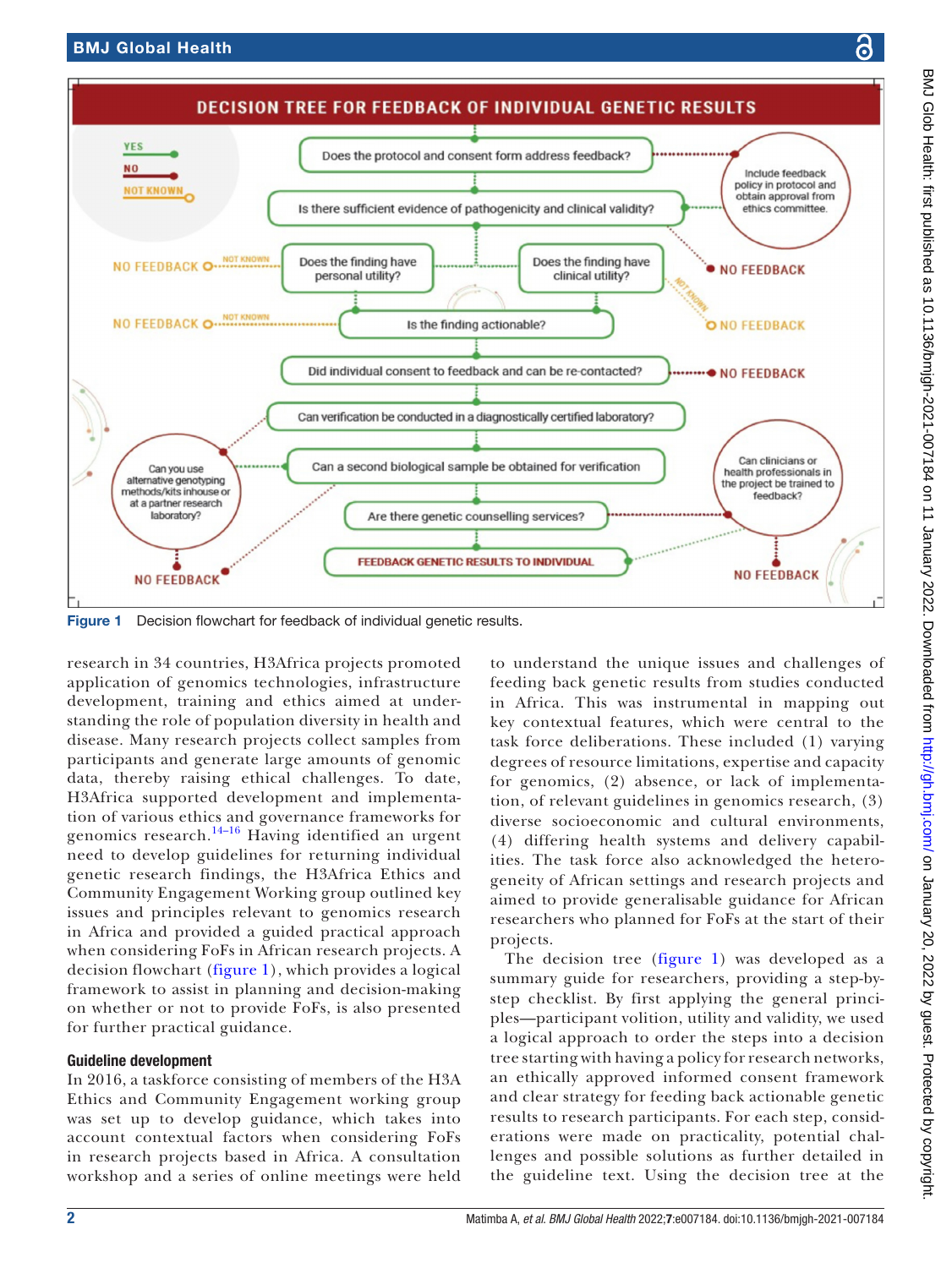start of a research project would enable researchers to decide on feasibility of FoFs, identify areas of resource needs and scope of work. The guideline and decision tree were reviewed by H3Africa Consortium researchers involved in large-scale genomics studies based in multiple countries in Africa.

# A guideline for feedback of individual genetic research findings for genomics research in Africa

The H3Africa Ethics and Community Engagement Working Group developed a set of guiding principles to inform decisions about returning individual genetic research findings to research participants by the H3Africa Consortium members, which is broadly applicable to genomics research in Africa. As a preamble to the guiding principles, we highlight two important considerations what are the generally agreed criteria that need to be met before considering feeding back results to participants and what are the situations under which feedback ought not to be considered?

# General consensus for FoFs

Decisions about whether and what findings ought to be fed back should be based on analytical and clinical validity of the results, their potential value and utility as well as participant volition.<sup>[2](#page-9-6)</sup> Therefore, to consider feedback, it is recommended that the following criteria to be met.

- 1. Methods used to generate those findings should be able to accurately and reliably detect genetic variant(s) in the affected individuals (high analytical validity).
- 2. Genetic variant(s) should be strongly associated with disease causation and be able to accurately and reliably predict clinical outcome (ie, high clinical validity).
- 3. Findings should be able to guide therapy, life choices or prevent disease (clinical utility) AND/OR have proven therapeutic or preventive intervention (medical actionability). $^{2}$  $^{2}$  $^{2}$  There should also be indication that participants wish to receive findings that fulfil these criteria, preferably following a process addressed during study consent or enrolment.<sup>1</sup>
- 4. Participants should also be afforded the right not to know. [18](#page-9-8)

Exclusions and exceptions for FoF consideration

- $\triangleright$  This guideline expressly excludes projects that recruit participants in distant locations on a one-off basis, without any ongoing relations between the research team and the research participants.
- ► FoFs should be limited to the primary research study and exclude secondary use of samples and data analysis.
- ► In addition to revealing pertinent findings related to the condition under investigation, incidental findings may be found. It is advisable to prioritise study-related results that are pertinent to clinical diagnosis or treatment; and that only validated incidental findings be

considered where appropriate (see the Feedback of incidental findings section below).

# GUIDING PRINCIPLES

In the face of uncertainty about whether and which results should be fed back, most H3Africa researchers were not supportive of feeding back individual genetic research results.<sup>[19](#page-9-9)</sup> With increased understanding, however, H3Africa recognised that there were cases where FoFs could be important for the health and well-being of research participants and their families. Essentially, FoFs should be deeply considered when the associated risk for the disease is significant; there are important health implications such as premature death or substantial morbidity; there are significant reproductive implications or proven therapeutic or preventive interventions are available. $20\frac{20\frac{21}{2}}{20\frac{21}{2}}$ However, a decision to feed back findings also needs to consider all of the items discussed below.

# Primary conditions in deciding to feedback individual genetic results

We recommend the following key considerations when making a decision for FoFs.

# Primarily feedback findings that relate to the disease being investigated in the research project

Where researchers decide to provide FoFs, they should focus primarily on feeding back pertinent findings, which are related to the disease or condition that is being investigated, and in which the research team has both clinical and analytical expertise. In that case, we assume that the research teams would be:

- ► in a position to review and assess the evidence base for potentially pathogenic variants in relation to the population(s) that are being investigated.
- $\triangleright$  able to assess whether the particular finding likely holds value for the individual.
- $\blacktriangleright$  able to verify the finding(s) using an analytically validated assay and repeat the test with another sample collected from the same patient/subject and/or test in a certified diagnostic laboratory (see the If we do decide to feedback, how should it be done? section below).
- ► able to ensure that patients are appropriately informed of the implications of the findings for their disease and/or treatment.
- ► able to advise on, and refer to, appropriate follow-up care.

Where these conditions are met in the study design, researchers should consider whether their research is likely to identify findings that should be fed back and consult with the funders and health service providers on how this could be supported. It is noted that in only a few of the H3A projects, these criteria were adequately fulfilled to consider FoFs. However, the research team should determine the nature of results to be fed back and the steps to be taken, in consultation with Institutional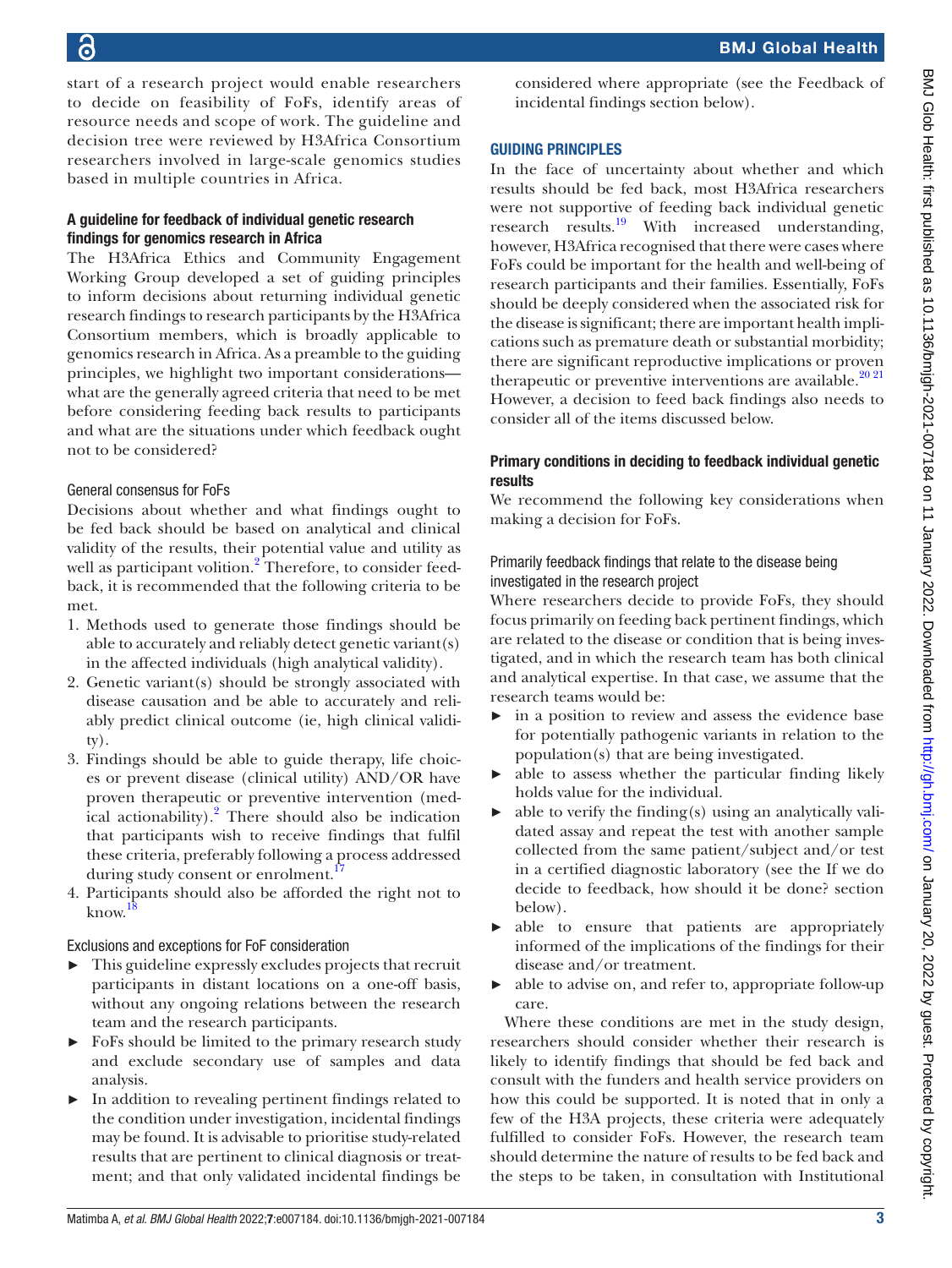Review Boards or Research Ethics Committees (IRB/ RECs) and other relevant stakeholders.

Role of research ethics committees in FoFs

We recommend that investigators should include provisions on feeding back findings in their consent forms and should consult with and receive approval from the local REC that approved the research project. Specifically:

- ► If feedback is anticipated, the plan to do so should be clearly stated in the initial protocol submission.
- ► Alternatively, if feedback becomes desirable subsequent to approval of the study protocol, the plan to provide feedback should be clearly stated in a supplementary protocol or study amendment.
- The FoF plan should be reviewed and approved as part of the design of the research project and included in an appropriate way within the informed consent process and project proposal documents.
- ► In the case of children, there is an additional responsibility to ensure that experimental protocols are aligned with respective local statutes and international regulations/declarations that protect the rights of minors.

It is recommended that IRB/RECs in Africa (and elsewhere) draw on specialised expertise such as medical geneticists, clinicians, genetic counsellors, ethicists, bioinformaticians and in consultation with the community advisory board, where these exist if relevant expertise does not exist within the board/committee when making these assessments.  $8^{21}$  The purpose of such a committee would be to generate guidance on what is reportable in genetic studies, provide for broad stakeholder input, allow a more consistent approach across research networks or consortia and to provide credible guidance for the researchers and IRBs.<sup>[21](#page-9-12)</sup>

# Time frame

Since research projects are time and resource limited, it may be necessary to provide a time frame, indicating how long it may be before participants can expect any individual study results to be shared. In this case, it is advisable to assess practicalities of FoFs before the start of the project in order to ensure that the time and capacity are well appropriated. For monogenic disease studies, findings with potential medically actionable findings should be provided as soon as results are validated. There are many uncertainties surrounding the appropriateness of returning individual research results, and it may be difficult to trace individual research participant years after recruitment. Therefore, we strongly suggest that the return of study results should be limited to the primary research study and not to secondary use of samples and data.

# Pathogenicity and clinical validity of research findings

Suggested variants that are potentially appropriate for reporting back findings should always be reviewed by investigators from individual studies for appropriateness

of reporting in their study. Evidence of pathogenicity can be determined from various sources such as population genomic epidemiology data, computational predictive methods, functional studies or segregation data. Some variants may be predicted to be pathogenic but not actionable (ie, no medical interventions exist that would avert the illness). Therefore, regardless of the analytical methods applied, clinical validity should be ascertained, whereby there is both sufficient evidence that the variant or related gene/protein results in the target phenotype or disease symptoms, and that it is relevant for the target population.

Challenges in clinical validation include phenotypic heterogeneity, pleiotropy (single genetic loci affecting multiple phenotypes), incomplete penetrance, confounding of phenotypic modifiers (eg, environment, lifestyle) and a limited scientific evidence base. $20\frac{20\frac{22}{2}}{21}$  This is less problematic for monogenic disorders or for complex traits, whereby variants have large effect sizes. While most H3Africa projects work on common complex diseases with multifactorial causes, a few studies are focused on monogenic disorders. In providing FoFs for the latter, and to some extent, highly heritable complex diseases, it may be easier to determine pathogenicity and clinical validity because of well-established phenotype–genotype link for known genes, and in rare cases, novel genetic markers, with very strong evidence for causality. Most other complex diseases comprise weaker genetic asso-ciations spread over a large number of genomic loci.<sup>[23](#page-9-13)</sup> Population-validated genomic risk profiles may be established based on ongoing research in Africa. These challenges for determining pathogenicity and clinical validity are ever more pronounced in populations of African ancestry and Africa as a whole as a result of the higher levels of genetic diversity on the African continent.<sup>24 25</sup> To strengthen this evidence base, H3Africa investigators may be well placed to contribute to initiatives such as the Clinical Genome Resource (ClinGen) ([https://clinicalge](https://clinicalgenome.org)[nome.org\)](https://clinicalgenome.org) and in future to develop guidelines to set the evidence threshold, which can be used for determining pathogenicity and clinical validity.

# Establishing value

One key component of discussions about FoFs relates to questions about whether receiving individual results is likely to be of value to the participant. There are two ways in which individual results can be of value: either because they have clinical utility and/or are medically actionable, meaning that information could be used to guide diagnosis and treatment and there is some medical intervention available that would improve outcomes for patients,[17 18](#page-9-7) or because they have 'personal utility', which includes considerations of how participants would use research findings confirmed in a diagnostic laboratory, including, for instance, a genetic diagnosis that ends a diagnostic odyssey to understand a life-long medical condition or reveals a carrier status that could inform reproductive decisions. This excludes cases of confirming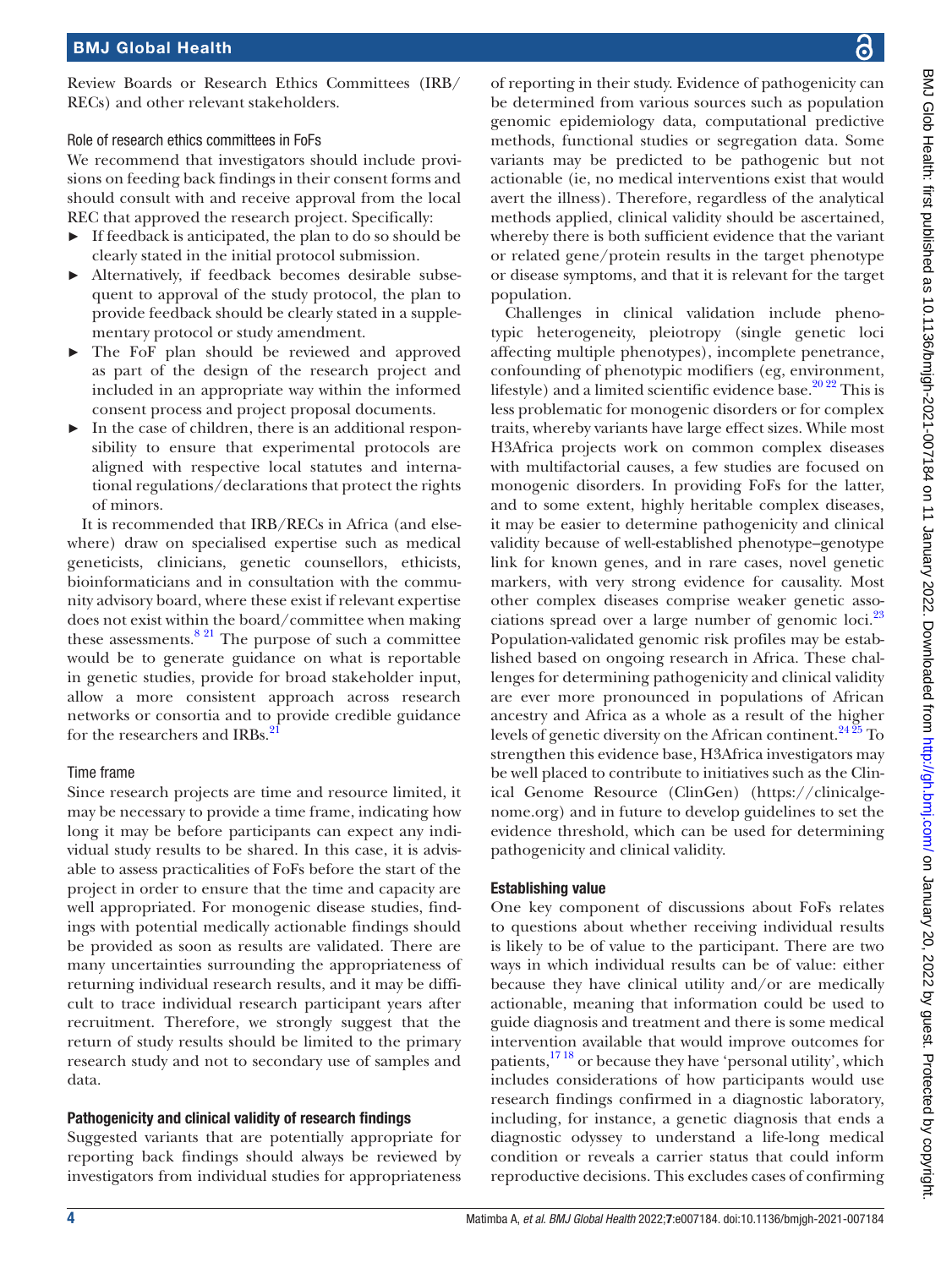identity and paternity and other forensic uses. Therefore, clinical utility, medical actionability and personal utility—are good reasons to feedback individual findings in genomics research. Thus, when deciding to feedback findings, researchers need to explain how results will likely be of value to individuals receiving them.

# Is there evidence of clinical utility?

When genetic testing strongly predicts an adverse clinical outcome, it is of high clinical utility, providing that there is guidance on a possible intervention. While the effects of pathogenic variants in monogenic disease cases are relatively significant, complex diseases often present several genetic variants, which individually have lower predictive values and lower clinical utility as disease risk predictors. $26\frac{26}{27}$  In addition, there are often no treatments or preventive measures that substantially reduce risk; therefore, relevant genetic results with clinical utility in complex diseases are uncommon. Programmes such as ClinGen and ClinVar use combinations of evidence from clinical and public health data, basic science and in silico research to identify and curate genetic variants with clinical utility[.28 29](#page-9-16) Engelbrehct *et al* demonstrated clinical utility of sequencing panels in improving management of primary immunodeficiency disorders in an African setting. $30$  It is important to note that clinical utility does not guarantee actionability, especially in Africa, where limited access to resources could limit provision of appropriate care. However, the information may be useful in understanding diagnosis or making reproductive decisions. Although little progress has been made regarding clinical utility for complex traits, genetic markers of pharmacological response may be useful in advising drug treatment or alerting an individual of a drug toxicity risk.<sup>10</sup> For diseases such as cancer, genetic risk scores and other genetic markers may be applicable for preventive, predictive and prognostic use.

# Actionability: adopt one standard for the entire project

One critical feature of these discussions is that, to date, what counts as medically actionable has not taken into account the resources available in the setting where participants are based, and the treatment options available to them. $31$  For example, what may be actionable in one country or healthcare setting may not be actionable for someone else even if they reside in the same region or country due to socioeconomic and other factors. Emerging consensus in the H3Africa Consortium is that it would not be appropriate to adopt different feedback policies for people in different collaborating sites in the same project. This could be paternalistic and unfairly prevent participants from knowing something because they do not have the resources to act on the information. Also, even if a particular intervention is not available in the public healthcare system in a country, researchers are not in a position to know whether participants have recourse to other means of acting on results. For instance, people may have family members abroad who

could pay for interventions, or they may have access to non-governmental organisations that offer healthcare. It is common for medical professionals in under-resourced healthcare settings to inform their patients of what care they can receive in the public healthcare system and what care they could receive if they could pay for it. The implication is that where a given project decides to feedback pertinent reportable individual genetic finding(s), it should include all participants in that project, regardless of whether or not those findings are actionable in their particular contexts. Researchers should be mindful that treatment options may change in the future, and, therefore, when deciding on feedback, they should assess any ongoing moral obligations to reassess treatment options for participants who have received FoFs. Engagement with relevant RECs is required in order to ensure that they are familiar with the research trends and the potential benefits for participants and guide decisions across consortia study sites.

# **Volition**

# Include options for feedback in the consent process

Internationally, one key criterion determining whether individual genetic research results should be fed back is the preference expressed by the participant to receive such results.<sup>2</sup> While this would normally be addressed in the informed consent document, there is ample evidence suggesting that consent processes for genomics research in Africa are already overburdened, and that participant comprehension is low in most studies. $32$  Recognising this potential tension, we consider that while information about each project's policy on FoFs should be mentioned in consent documents and processes, such information should be in summary form. For instance, the consent form could state 'no individual genetic research results will be given to you', or mention the anticipatable findings that could be fed back to participants. It is important to note that volition alone is not sufficient for disclosure and that value and validity should be well articulated. It should also be made clear that participants also have a right to decline receiving their results.

# Provide information about the choices people are asked to make if using tiered consent

For researchers using a broad consent model, it is important to point out that broad consent does not prevent researchers from providing feedback; absolve researchers from their ethical obligations, nor prevent them from recontacting participants. While it would be acceptable to use a tiered consent process, whereby participants are explicitly asked whether they would like to receive results and are given the possibility to opt out, there are also some challenges in tracking the different participant consents and where options for 'tiered' consent may not have been exhaustive.

Most importantly, where researchers choose to ask people for their preferences, they have to ensure that participants are appropriately informed about the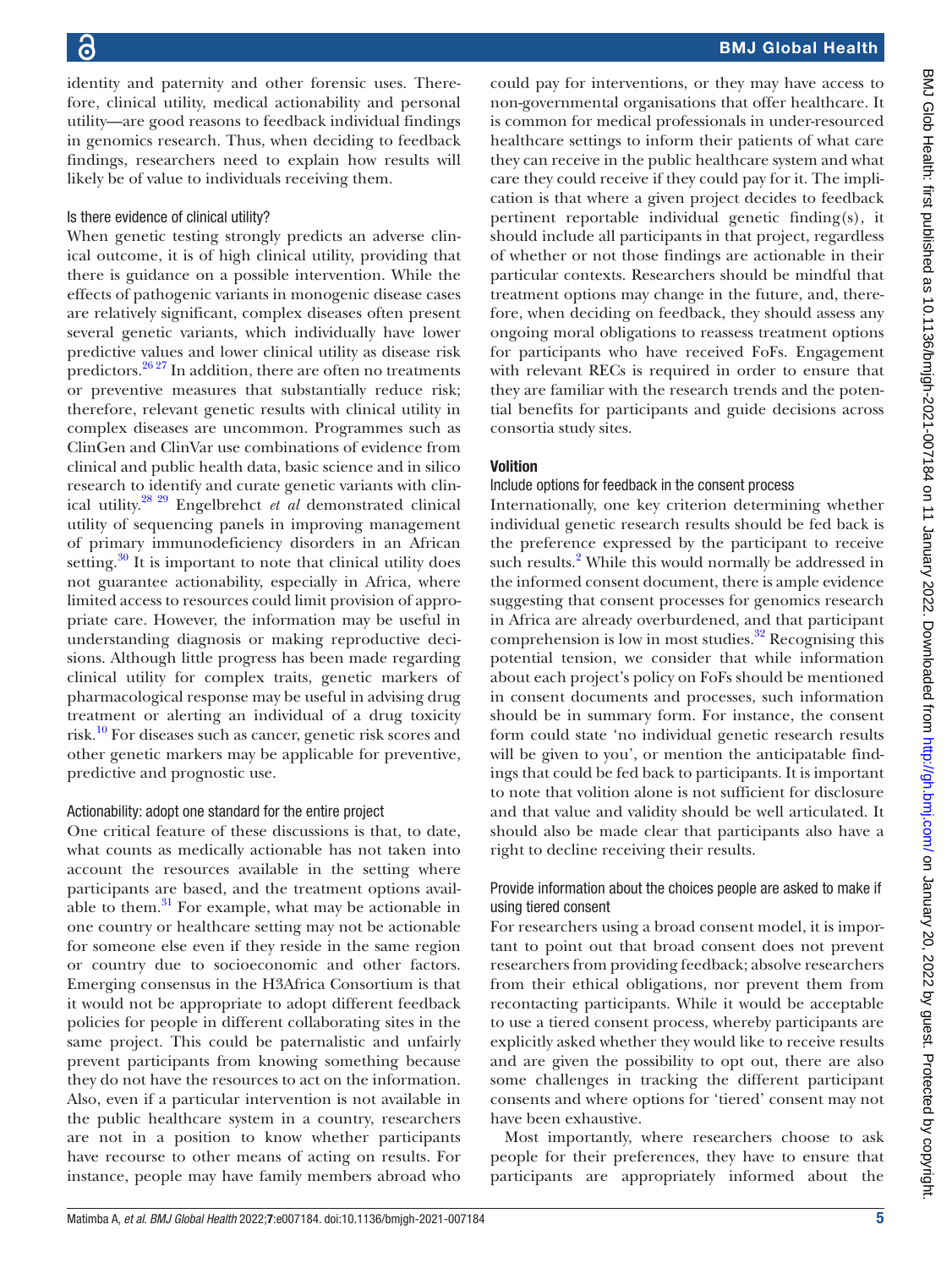# BMJ Global Health

potential information they may or may not receive and how that information may impact their lives. $\frac{10}{10}$  Where participants are not appropriately informed, the risk is that they would make decisions on the basis of partial information or misunderstanding, which could have real implications for their lives and well-being downstream. We recommend that engaging with participants on FoFs should start before the study commences, which is also an opportunity to explain and simplify further any difficult terminology or concept. Educational resources to support consent and feedback can be provided through community engagement activities or in conjunction with the H3Africa working group on Community Engage-ment. A study conducted by Torrorey-Sawe<sup>[33](#page-9-20)</sup> in Kenya piloted the use of an informed consent framework to implement FoFs for patients with breast cancer and their families. This could serve as a model and inform further research in other African settings.

#### If we do decide to feedback, how should it be done?

### Can verification be conducted in a laboratory that is certified/ accredited for diagnostic testing?

In countries where genetic testing services are established (eg, USA, UK, South Africa), research identifies a participant who carries an actionable variant, the general practice is that those research results are then verified in an accredited diagnostic facility before any clinical action is taken. In the African research setting, clinical diagnostic verification of individual genetic research results in a clinical genetic diagnostic laboratory may be possible. However, one should also recognise the following challenges (1) not all tests are validated for use on the African continent, or indeed for all ethnic backgrounds, and, therefore, verification may require shipping samples overseas where facilities are appropriately licensed; this could prove to be prohibitively expensive and (2) capacity to ensure analytical validity (reproducibility) of the specific variant(s) may not yet be available and tests may still be in development, where these challenges are faced, and validation in a clinical genetic diagnostic laboratory is not feasible, it may be acceptable for researchers to *verify* relevant results using the resources readily available for the project. Verification could involve obtaining a second sample from the same person and rerunning the genomic analysis, possibly using more targeted genotyping or sequencing methods. Researchers should not feedback genetic research results that have not been verified, because mistakes—such as sample mix-up or mislabelling or experimental errors—do occur when handling and processing samples, or analysing data. Internal control single nucleotide polymorphism (SNP) genotyping is recommended to reduce the risk of inaccurate results due to mix-up and mislabelling of samples before transporting for sequencing.<sup>[34](#page-9-21)</sup>

The decision on which approach to follow in order to verify genetic test results should be informed by the Standard of Care, policies and laws in the relevant country or countries. In countries where there is diagnostic clinical

laboratory infrastructure, researchers should adhere to the standards and policies in those countries.

#### Who should do the feedback?

Internationally, there is a preference for individual genetic research findings to be fed back by medical genetic health professionals, preferably genetic counsellors or people with medical genetic training such as medical geneticists. There is a real shortage of health professionals with this kind of qualification in most African countries, meaning that they are probably not available to assist researchers in feeding back research results. H3Africa considers that the absence of genetic counsellors per se should not be a reason to preclude FoFs. Rather, the consortium should look for means to train other healthcare professionals in developing the essential skills required to communicate with participants about individual genetic research results. In the first instance, we consider it advisable that the task of feeding back information about individual genetic research results rests with clinicians and other qualified health professionals involved in the genomic research projects, until other staff are sufficiently trained to take over this task. In the study by Torrorey-Sawe<sup>[33](#page-9-20)</sup> a clinician was responsible for feeding back results with the support of the research team. Other healthcare staff that could take over these duties are, for example, psychologists, nurses, social workers or others who have been involved in the research process, have shown aptitude for communicating with participants about the research process and who are interested in a counselling role. It is also imperative to explore whether other methods may be appropriate for sharing results, such as telemedicine, which has shown great promise in expanding the availability of modern medical technologies to rural areas in Africa. However, this method of feedback should still be supported by a local clinician.

# Extending feedback of genetic results/findings to families

Genetic findings have implications for family members. Yet involving families in FoFs could violate a participant's privacy and confidentiality. It is imperative that the privacy and confidentiality of the person enrolling in the study should be respected. In cases where there is benefit in sharing results with family members, the original participant should grant permission for them to be contacted. As with feedback to individuals, feedback should not be imposed on family members but should be based on their voluntary consent.

#### Feedback of incidental findings

In the course of their research, investigators may encounter incidental findings (also called secondary findings)—clinically relevant genetic information about a research participant or patient that is identified outside the scope of the original research objective or diagnostic test being performed. These could be both anticipated and unanticipated. Where this is the case, it is important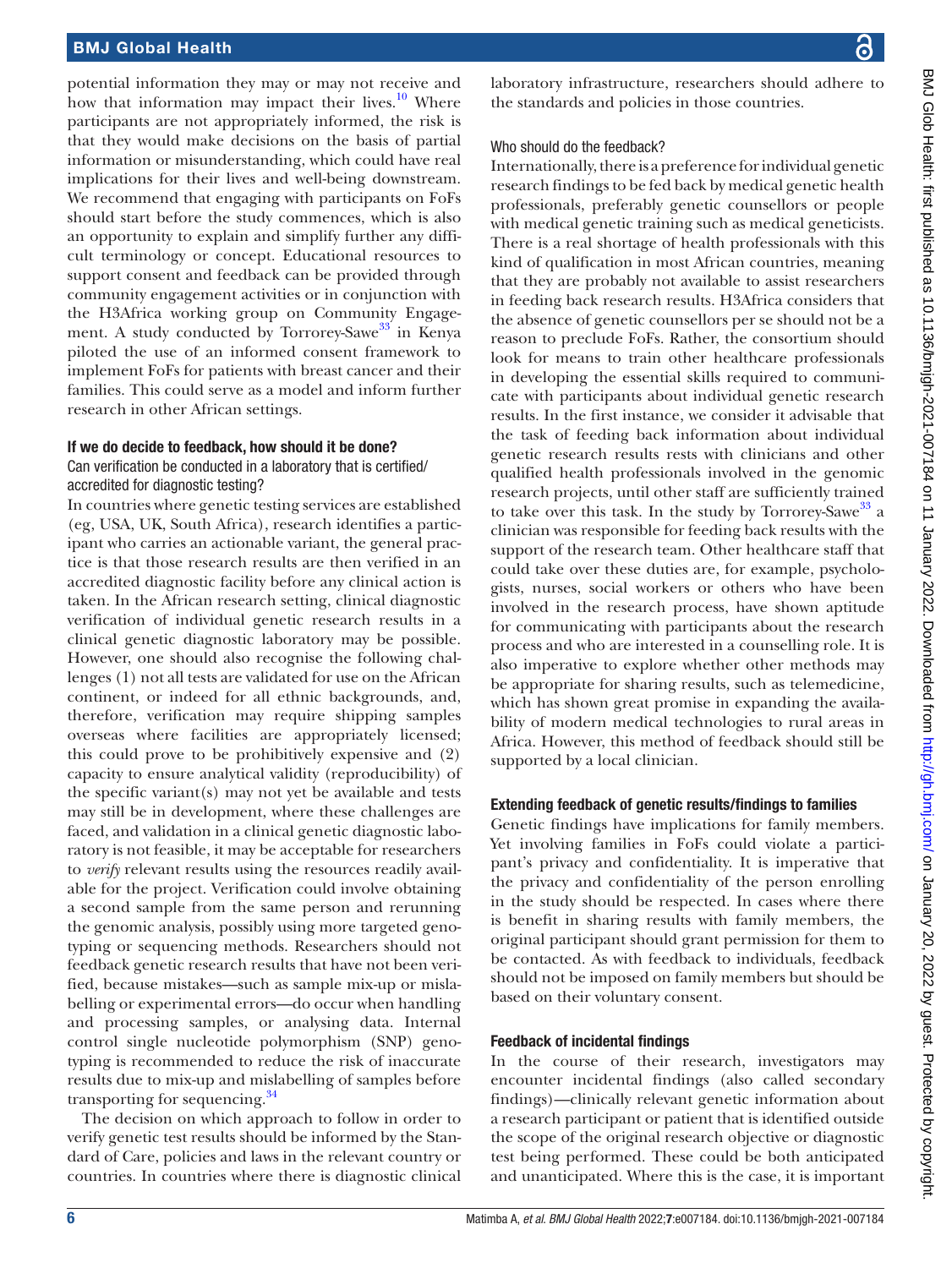for researchers to understand ethical ways of handling these incidental findings.

As a result of the increased use of whole genome sequencing (WGS) methods, there is a likelihood of encountering incidental findings. The American College of Medical Genetics and Genomics (ACMG) provides guidelines for feedback of incidental findings $35\frac{36}{10}$ However, as discussed above, clinical validity and relevance would still be a requirement for the target population. We recommend that the research team apply the same rigorous approach as provided herein for clinically valid and actionable results, but with an additional task of determination of relevance for the target population and should only be applicable for 1 and 2 above. However, due to the potential limited skills of the research team, it would be advisable to refer the participants to their doctor and for the process to follow the standard of care in that setting. It is important to note that as knowledge increases, the listed genes or variants may change.

# CONCLUSIONS AND FURTHER RECOMMENDATIONS

Considering that there is still a lot to learn about genetic variation in African populations, with a sparse evidence base about the preferences and understanding of research participants in the African continent, these guidelines will continue to evolve and be adapted as necessary. A next key step includes development of implementation guidelines for application in various settings, which will contribute to sharing best practices for FoFs in genomics research projects in Africa. To support these activities, there is an urgent need to develop in the following areas.

# Validation of clinical importance

- ► Establish an expert group that could be consulted by individual investigators trying to decide whether to feedback certain findings or not.
- ► Generate an evidence base for FoFs, where there is a sufficiently strong evidence base to support a decision to feedback in African populations.
- ► Build evidence on the clinical relevance of genes and variants in African populations. With an increasing generation of genomic sequence data and identification of novel variants in African genomes, there will be an increased need for reclassification of variants.[10 26 37](#page-9-3)
- Engelbrecht *et al*<sup>[30](#page-9-17)</sup> demonstrated the utility of next generation sequencing panels (NGS) panels in altering management in 67% of patients with inborn errors of immunity (EIE) in an African setting. Based on a clinical diagnostics environment, the low detection rate was due to high diversity and possibly undiscovered variants in African populations. However, the actionability was achieved in 67% of the diagnosed patients altering clinical management. The approach could be applied by African researchers and develop evidence base for their disease of study in their

population contexts and clinical environments and could inform future needs and strategies for FoFs.

# Research and training

- Build an evidence base about how information about FoFs can best be integrated in the consent process and whether giving people a choice to receive results or not is meaningful and leads to informed choices. A study conducted in Kenya used an informed consent framework to inform implementation of FoFs among patients with breast cancer. $33$  The feedback process aligns closely with our guideline and decision tree framework. This serves as an ideal example of implementing FoFs and extending to families.
- There are few trained genetic counsellors in Africa, thereby presenting a clear need to develop a training platform to support effective task-shifting. These could be online modules aimed at clinicians in the first instance, and at other healthcare professionals subsequently and that would cover topics such as how to communicate risk and uncertainty. The absence of genetic counsellors in the Kenyan study by Torrorey-Sawe *et al*<sup>[33](#page-9-20)</sup> meant that the feedback process was conducted by the local clinician who has understanding of the medical issues, and the socio-cultural factors, with expert support of the research team, a model which can also be adapted, where research and service delivery is feasible.
- ► Consider other factors which may determine strategies for FoFs, including stakeholder views and experiences on implementation of FoFs, context, age of participants, socioeconomic situation, disease conditions, demographics, funding resources and perceived outcomes of FoFs. Recent work by Mswaka  $et\ a^{\beta}$  reported on community perceptions and individual preferences for the return of results in Uganda and a need to build national guidance to support genetic research. More localised research is critical to determine the best ways to implement FoFs in African settings.

# DECISION FLOWCHART

A decision flowchart is presented in [figure](#page-1-0) 1, which provides a logical framework to assist in planning and decision-making on whether or not to provide FoFs.

# General points to consider for FoFs

- ► Develop feedback policy for projects, include in informed consent form (ICF), obtain IRB approval. Determine feedback on a *case by case* basis for a particular genetic finding.
- ► Consider specific details for single marker or group of markers or classical clinical genetics setup with monogenic traits versus complex with multiple risk factors.
- ► Determine the nature and possibility of (1) anticipated findings pertinent to disease or research question(s) and (2) anticipated incidental findings, which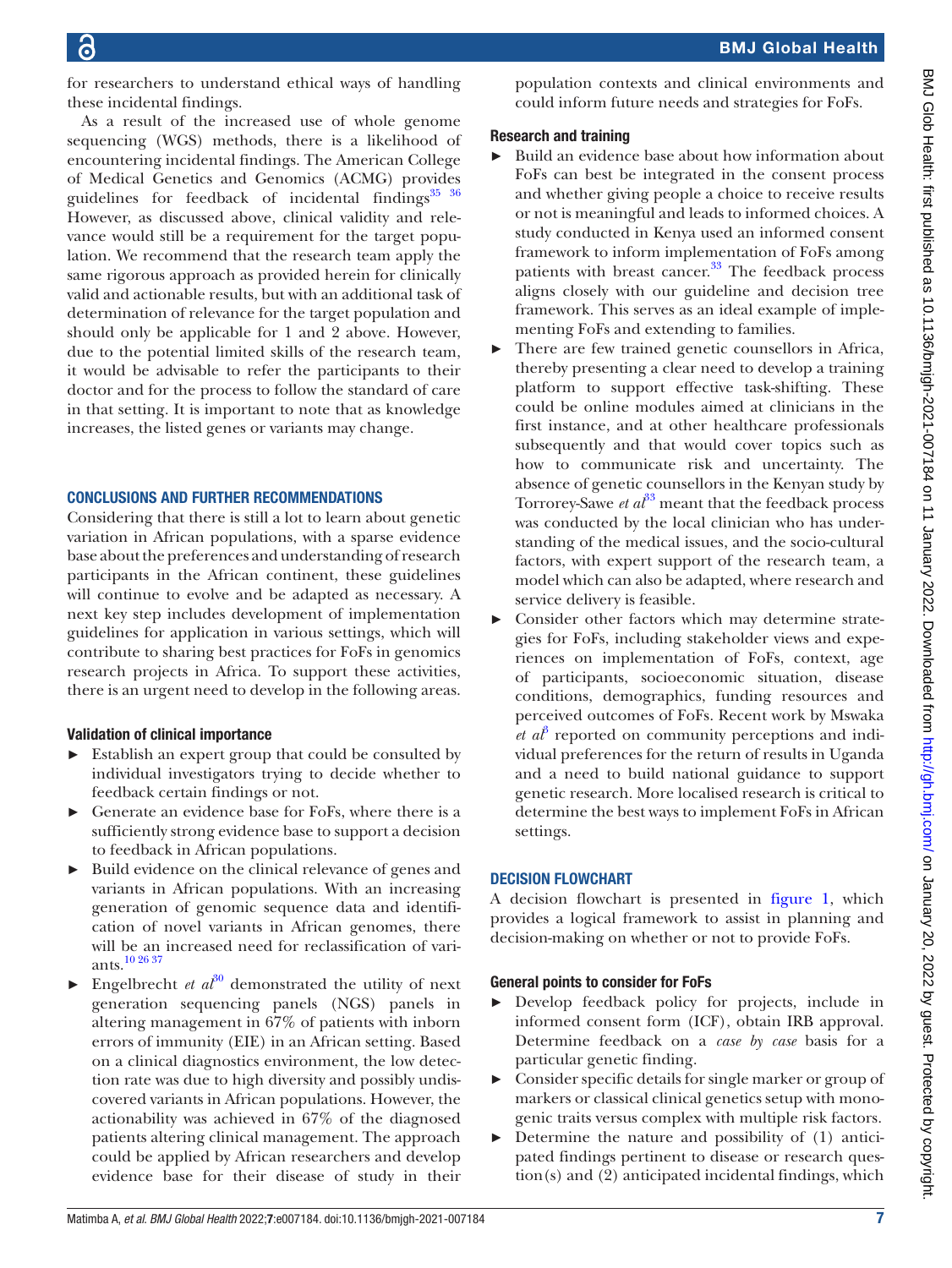# BMJ Global Health

have a high probability to be found due to study demographics (eg, age, sex, disease status).

- ► For medical actionability, consider local specific issues (eg, availability of medicines, insurance).
- ► Costs of feeding back, logistics and timeframe for feedback should be addressed during the proposal stage.
- Determine analytical validity of methods used in confirming the results, that is, accuracy and reliability in detecting genetic variants in individuals.
- ► Genetic counselling should be done by a genetic counsellor or suitably qualified healthcare professional.
- ► Implications of findings on families—the same principles apply in evaluating value, obtaining consent and providing appropriate counselling.

# SUMMARY POINTS

We recommend the following general principles:

► The current approach should be to primarily feedback findings that are pertinent to the original research project. In that case, researchers need to assess evidence base for potentially pathogenic variants in relation to the population(s) that are being investigated;

assess whether the particular finding likely holds value for the individual.

- Ensure that patients are appropriately informed of the implications of the findings for their disease or treatment and referred for follow-up care. Where these considerations are all fulfilled, then researchers should develop a feedback policy describing which findings they will feedback and when. The policy should be the same for the entire research project and all research sites.
- ► Where there is no national genetic diagnostic infrastructure, researchers must ensure that the research findings are verified before reporting back to ensure that participants are referred to appropriate care. Verification could involve obtaining a second sample from the same person, rerunning of the genomic test possibly using different methods (eg, low throughput/ single marker genotyping and Sanger sequencing). Where there is a diagnostic genetic laboratory infrastructure, then researchers need to comply with the standards and regulations in that country.
- Information about the policy for FoFs for any specific project should be mentioned in consent documents and processes, but this could be in summary form. Where researchers opt to specifically get consent for feedback, then they need to ensure that participants are properly informed about the questions they have been asked and the implications of their choice.
- In the absence of genetic counsellors and until professional staff can be trained to meaningfully feedback individual genetic research results, we consider that the task of feeding back information about individual genetic research results rests

with researcher–clinicians involved in the genomic research projects.

- Although heads of families and community leaders have an important influence in the decision-power over others in all aspects of their lives in Africa, and family feedback may be appropriate, the process of feeding back results should also have safeguards to ensure that the decision of the individual is met.
- In all cases, any decisions concerning the FoFs must be expressly approved by the research ethics board that governs the study and comply with all local and international regulations that govern such.

# **GLOSSARY**

# Key definitions

The following definitions are important in context of this guideline.

- ► Analytical validity refers to the accuracy with which a particular genetic characteristic or marker is identified in a laboratory test.
- ► Clinical validity refers to the accuracy with which a test identifies a patient's clinical status or disease condition.
- $\blacktriangleright$  Clinical utility means that information from a genetic test can be used for informing effective management or prevention of a disease. An example of how clinical utility model was applied on a complex set of immune disorders—see Engelbrecht.<sup>30</sup>
- ► Complex (or multifactorial) diseases are due to effects from variations in several genes or loci and other factors such as environment and lifestyle.
- FoFs refer to the process of returning genetic results to individuals enrolled in a genetic/genomic research project.
- ► Genomic research: H3Africa projects are applying various analytical methods including candidate gene studies, whereby a set of markers or genes are investigated for association with specific disease traits. WGS, whole exome sequencing and genome-wide association studies enable interrogation of large genome regions generating large amounts of data. Analysis of these data produces findings, which undergo further assessments with the aim of identification of biomarkers, which are potentially useful for predicting disease risk, confirming diagnosis or guiding treatment and understanding human biology and disease mechanisms.
- ► Incidental findings are additional findings concerning a patient or research participant who may, or may not, have potential health implications and clinical significance, which are discovered during the course of a research study but are beyond the aims of the original test or investigation.
- ► Medical actionability: based on clinical validity and/ or clinical utility and is defined as clinically prescribed interventions specific to the genetic disorder under consideration that are effective for prevention, delay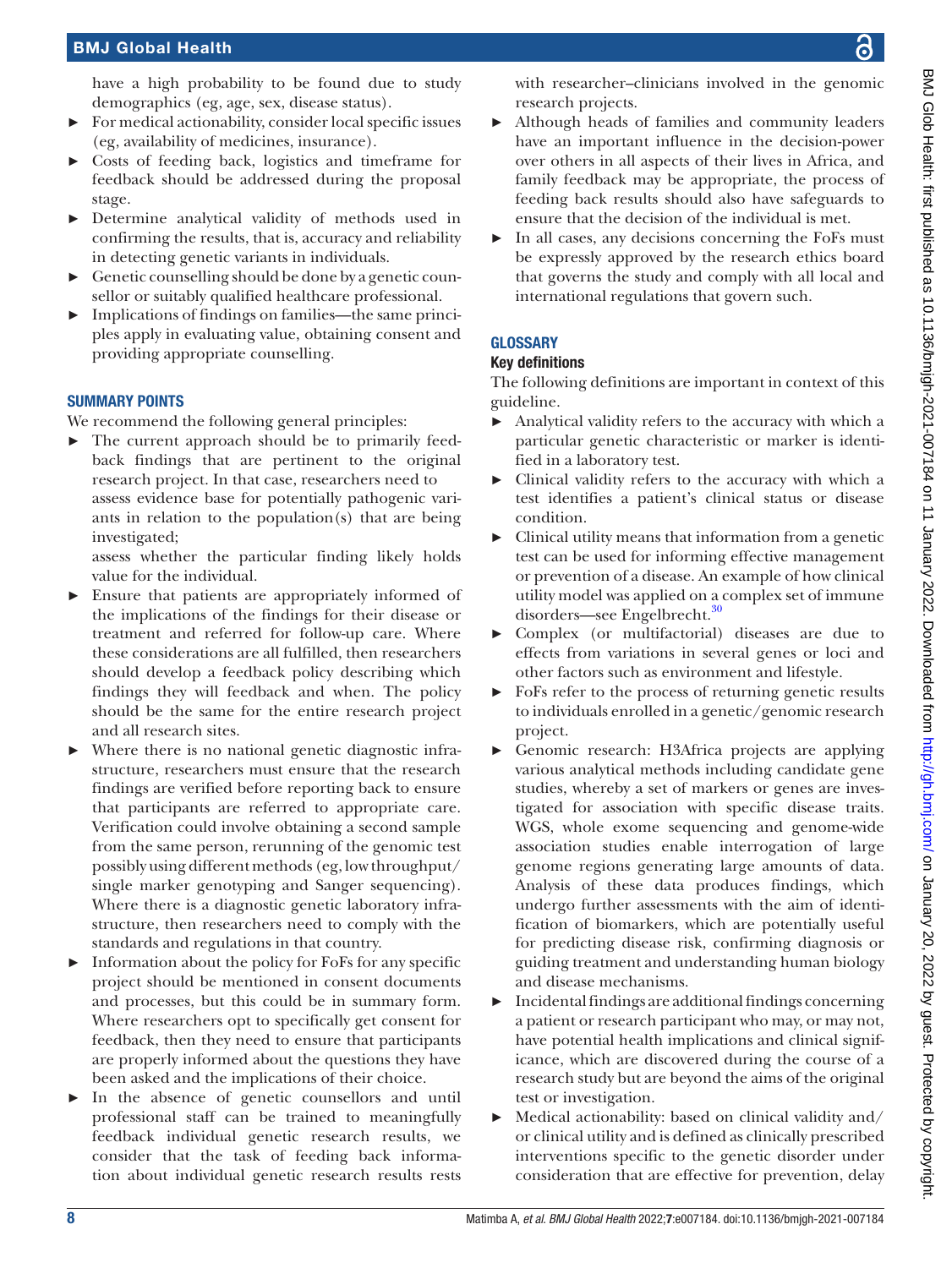of clinical disease or could lead to improved health outcomes. Examples include patient management (eg, risk-reducing surgery), surveillance (eg, colonoscopy) or specific circumstances or substances, which the patient should avoid (eg, certain types of anaesthesia).

- Monogenic disorder is caused by a variant in a single gene or locus.
- Pathogenicity: pathogenicity refers to the underlying measure of the extent to which the presence of a genetic variant is related to a particular disease or condition. Genotyping methods analyse known variants or candidate gene markers, and significant association in a cohort is used to confirm disease link, even when the function is unknown. Sequencing has the power to detect both known and novel variants, and prediction algorithms may be used to determine pathogenicity. Some of these variants could be predicted to be pathogenic but have no clinical utility. Web-based tools and software can be used for interpretation of sequence variants. The collaborative Clinical Genome Resource programme [\(https://](https://www.clinicalgenome.org) [www.clinicalgenome.org\)](https://www.clinicalgenome.org), funded by the National Human Genome Research Institute, provides wellcurated databases and tools useful in the interpretation of clinical relevance of genes and variants. The Clinical Genome Resource Pathogenicity Calculator applies evidence-based reasoning to classify pathogenicity of sequence variants ([http://calculator.clin](http://calculator.clinicalgenome.org/site/cg-calculator)[icalgenome.org/site/cg-calculator\)](http://calculator.clinicalgenome.org/site/cg-calculator).<sup>38</sup> These tools apply standards and guidelines from the American College of Medical Genetics and Genomics - Association for Molecular Pathology (ACMG-AMP, USA) and the Association for Clinical Genomic Science  $(ACGS, UK).$ <sup>[36 39](#page-9-24)</sup> While these are more appropriate for Mendelian traits or for variants with large effects sizes, more rigorous approaches are required for most complex diseases, which are highly polygenic and multifactorial, with large numbers of underlying genetic variants, which individually have small effect sizes. Genetic risk scorescombine cumulative effect of multiple risk alleles to obtain a genetic risk score.

*Determination of pathogenicity and clinical validity in a research context:* an example of how to determine pathogenicity and clinical validity from new evidence for complex disorders, Garcia *et al*<sup>22</sup> provide a guide that may be useful, although with a focus on cardiomyopathies and arrhythmias. Similar approaches may be followed for a systematic evaluation of the pathogenicity of variants identified in clinically affected individuals, supported by multidisciplinary expert teams in the disease areas particularly for complex diseases.

Pertinent findings: in a research context, findings are considered pertinent if generated or sought with the purpose of answering a particular clinical or research question either by genotyping specific areas of the genome or by specifically interrogating those areas if the whole genome has been sequenced.

Personal utility: is the case where receiving information about the variant is important for individuals, for instance, because it ends a diagnostic odyssey, gives diagnostic closure, alerts to lifestyle-related risks or is important for reproductive health.

BMJ Global Health

#### Author affiliations

<sup>1</sup>Wellcome Connecting Science, Wellcome Genome Campus, Hinxton, UK <sup>2</sup> Akili Labs (Pty) Ltd, Johannesburg, South Africa

<sup>3</sup>Health Ethics & Governance Unit, World Health Organization, Geneve, Switzerland 4 National Human Genome Research Institute, NIH, Bethesda, Maryland, USA 5 Department of Bioethics, School of Medicine, Case Western Reserve University, Cleveland, Ohio, USA

<sup>6</sup> Center for Health Promotion and Prevention Research, The University of Texas Health Science Center at Houston, Houston, Texas, USA

<sup>7</sup> Division of Human Genetics, Deparment of Pathology, University of Cape Town, Rondebosch, Western Cape, South Africa

8 Department of Global Health & Development, London School of Hygiene and Tropical Medicine, London, UK

<sup>9</sup>School of Public Health, University of Ghana, Legon, Greater Accra, Ghana

<sup>10</sup>Center for Bioethics and Research, Ibadan, Oyo, Nigeria

<sup>11</sup> National Health Research Ethics Committee, Federal Ministry of Health, Nigeria, **Nigeria** 

1254gene, Nigeria, Nigeria

<sup>13</sup>Department of Medicine, University of Cape Town, Rondebosch, Western Cape, South Africa

Twitter Alice Matimba [@alicepn](https://twitter.com/alicepn)

Acknowledgements H3Africa Steering Committee members—Michele Ramsay, Charles Rotimi, Guida Landouore and Clement Adebamowo reviewed the guideline and provided critical feedback. We also acknowledge the members of the H3Africa Ethics and Community Engagement Working Group who supported the development of the guideline.

Collaborators H3Africa Ethics and Community Engagement Working Group: Michele Ramsay, Charles Rotimi, Guida Landouore and Clement Adebamowo

Contributors AM—conceptualisation, overall direction, planning and designing the guideline, original draft preparation, reviewing and editing the manuscript. She is gurantor of this work. SA, KL, PM, SM, VN, LR—design, discussion and critical feedback of the guideline, reviewing manuscript. EM, JS, PT, AY—design, discussion and critical feedback of the guideline, reviewing and editing manuscript. JdV—conceptualisation, design, discussion and critical feedback of the guideline, reviewing and editing manuscript.

Funding This work was supported by the Human Heredity and Health in Africa (H3Africa) which was funded by the US National Institutes of Health (NIH) and the Wellcome Trust. All authors were members of the Task Force who volunteered to develop the guideline on behalf of the H3Africa Ethics and Community Engagement Working Group. During the development of the guideline, AM was supported by National Institutes of Health under Award U01HG008224; SM was supported by the National Institutes of Health under Award number 1U01HG007459; JdV was supported by the IFGENERA H3Africa ELSI Collaborative Centre awarded by the National Institutes of Health under Award number 1U54HG009790.

Competing interests None declared.

Patient consent for publication Not applicable.

Provenance and peer review Not commissioned; externally peer reviewed.

Data availability statement All data relevant to the study are included in the article.

Open access This is an open access article distributed in accordance with the Creative Commons Attribution 4.0 Unported (CC BY 4.0) license, which permits others to copy, redistribute, remix, transform and build upon this work for any purpose, provided the original work is properly cited, a link to the licence is given, and indication of whether changes were made. See: [https://creativecommons.org/](https://creativecommons.org/licenses/by/4.0/) [licenses/by/4.0/](https://creativecommons.org/licenses/by/4.0/).

#### ORCID iD

Alice Matimba <http://orcid.org/0000-0002-8805-7989>